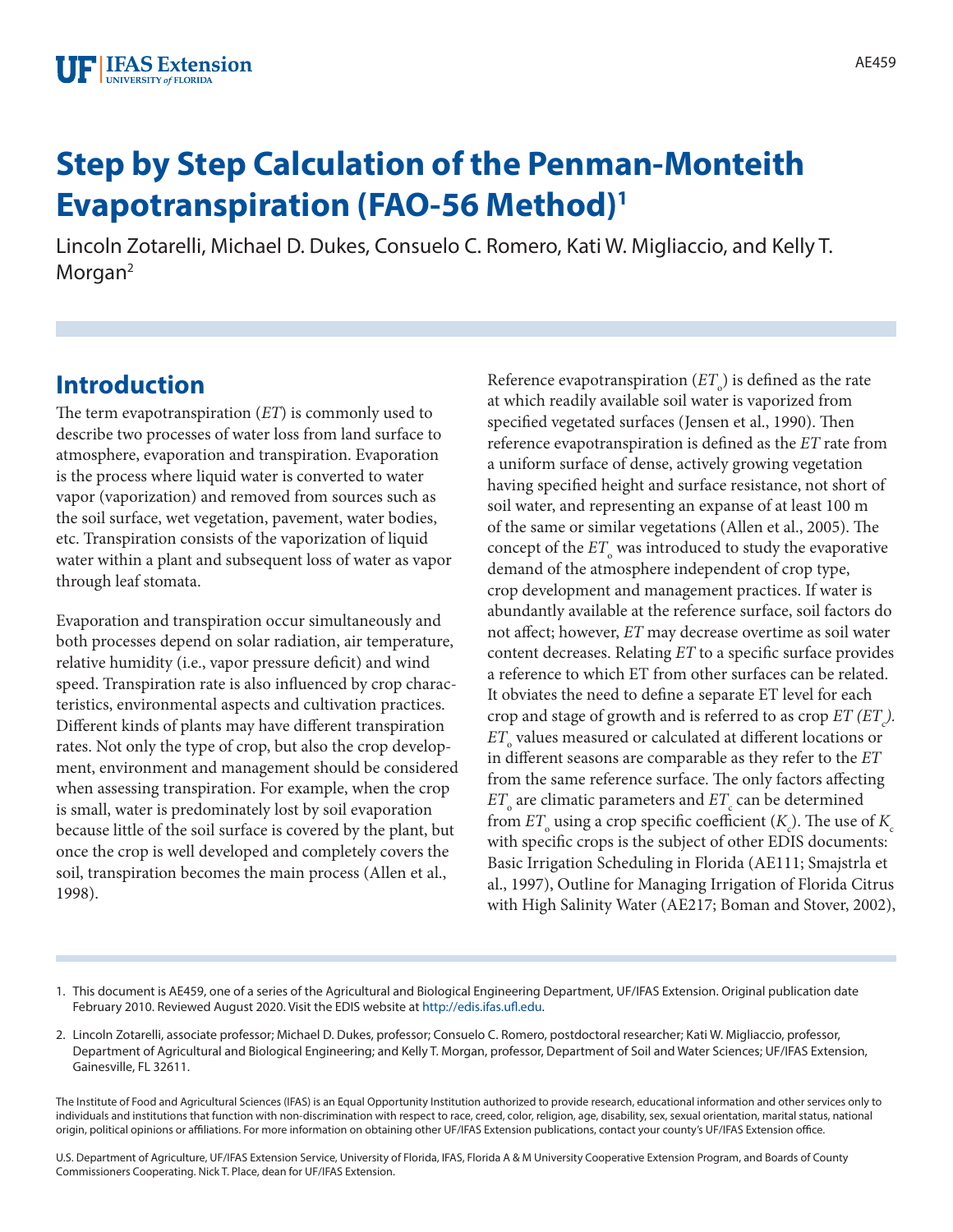A Web-Based Irrigation Scheduling Model to Improve Water Use Efficiency and Reduce Nutrient leaching for Florida Citrus (SS499; Morgan et al., 2009), Irrigation Scheduling for Tropical Fruit Groves in South Florida (AE21; Migliaccio and Li, 2000), Smart Irrigation controllers: Programming Guidelines for Evapotranspiration-Based Irrigation Controllers (AE445; Dukes et al., 2009) and Principle and Practices of Irrigation Management for Vegetables (Simonne et al., 2010).

A large number of empirical methods have been developed over the last 50 years to estimate evapotranspiration from different climatic variables. Some of these derived from the now well-known Penman equation (Penman, 1948) to determine evaporation from open water, bare soil and grass (now called evapotranspiration) based on a combination of an energy balance and an aerodynamic formula, given as:

$$
\lambda E = \frac{[\Delta(R_n - G)] + (\gamma \lambda E_a)}{(\Delta + \lambda)}
$$

where  $\lambda E$ = evaporative latent heat flux (MJ m<sup>-2</sup> d<sup>-1</sup>),  $\Delta$  = slope of the saturated vapor pressure curve [ $\delta$ e<sup>o</sup>/ $\delta$ T, where  $e^o$  = saturated vapor pressure (kPa) and  $T_{mean}$  = daily mean temperature (°C)];  $R_n$  = net radiation flux (MJ m<sup>-2</sup> d<sup>-1</sup>), G = sensible heat flux into the soil (MJ m<sup>-2</sup> d<sup>-1</sup>),  $\gamma$  = psychrometric constant (kPa  ${}^{\circ}C^{-1}$ ), and  $E_a$  = vapor transport of flux  $(mm d^{-1}).$ 

Various derivation of the Penman equation included a bulk surface resistance term (Monteith, 1965) and the resulting equation is now called the Penman-Monteith equation, which may be expressed for daily values as:

$$
\lambda ET_o = \frac{\Delta(R_n - G) + [86,400 \frac{\rho_a C_p (e_s^o - e_a)}{r_{av}}]}{\Delta + \gamma \left(1 + \frac{r_s}{r_{av}}\right)}
$$

where  $\rho_a$  = air density (kg m<sup>-3</sup>),  $C_p$  = specific heat of dry air, *es <sup>o</sup>* = mean saturated vapor pressure (kPa) computed as the mean *eo* at the daily minimum and maximum air temperature ( $\rm{^oC}$ ),  $r_{av}$  = bulk surface aerodynamic resistance for water vapor  $(s \, m^{-1})$ ,  $e_a$  = mean daily ambient vapor pressure (kPa) and  $r_s$  = the canopy surface resistance (s m<sup>-1</sup>).

An updated equation was recommended by FAO (Allen et al. 1998) with the FAO-56 Penman-Monteith Equation, simplifying equation [2] by utilizing some assumed constant parameters for a clipped grass reference crop. It was assumed that the definition for the reference crop was a hypothetical reference crop with crop height of 0.12 m, a

fixed surface resistance of 70 s m<sup>-1</sup> and an albedo value (i.e., portion of light reflected by the leaf surface) of 0.23 (Smith et al., 1992). The new equation is:

$$
ET_0 = \frac{0.408\Delta (R_n - G) + \gamma \frac{900}{T + 273} u_2 (e_s - e_a)}{\Delta + \gamma (1 + 0.34 u_2)}
$$

where  $ET_{\circ}$  = reference evapotranspiration rate (mm d-<sup>1</sup>),  $T$ = mean air temperature ( $^{\circ}$ C), and  $u_2$  = wind speed (m s<sup>-1</sup>) at 2 m above the ground. Equation 3 can be applied using hourly data if the constant value "900" is divided by 24 for the hours in a day and the  $R_n$  and  $G$  terms are expressed as MJ m<sup>-2</sup> h<sup>-1</sup>.

In 1999, the Irrigation Association (IA) requested the Evapotranspiration in Irrigation and Hydrology Committee – Environmental and Water Resources Institute (American Society of Civil Engineering)(ASCE-ET) to establish one standardized equation for estimating the parameters to gain consistency and wider acceptance of *ET* models (Howell and Evett, 2006). The principal outcome was that two equations, one for a short crop (similar to clipped, cool-season grass) named  $ET_{\alpha}$  and another for a tall crop (similar to full-cover alfalfa) named  $ET_{\rm rs}$ , were developed for daily (24 hr) and hourly time periods. The ASCE-EWRI standardized reference *ET* equation based on the FAO 56 Penman-Monteith equation (4) for a hypothetical crop is given as,

$$
ET_{sz} = \frac{0.408\Delta (R_n - G) + \gamma \frac{C_n}{T + 273} u_2 (e_s^o - e_a)}{\Delta + \gamma (1 + C_d u_2)}
$$

where  $ET_{sz}$  = the standardized reference evapotranspiration for grass (*ET*os) or alfalfa (*ET*rs) in units based on the time step of mm d-1 for a 24-h day or mm h-1 for an hourly time step,  $C_n$  = the numerator constant for the reference crop type and time step and  $C_d$  = the denominator constant for the reference crop type and time step (see Table 1 for values of *C*n and *C*d)

Note that  $ET_{sz}$  for a short crop ( $ET_{os}$ ) equation is identical to the FAO-56 Penman-Monteith equation previously described [Eq. 3]. FAO-56 equation has been selected because it closely approximates grass *ET*o at the location evaluated, is physically based, and explicitly incorporates both physiological and aerodynamic parameters. FAO-56 Penman-Monteith equation has been widely use for Florida conditions. Moreover, procedures have been developed for estimating missing climatic parameters (Allen et al., 2005; Romero et al., 2009).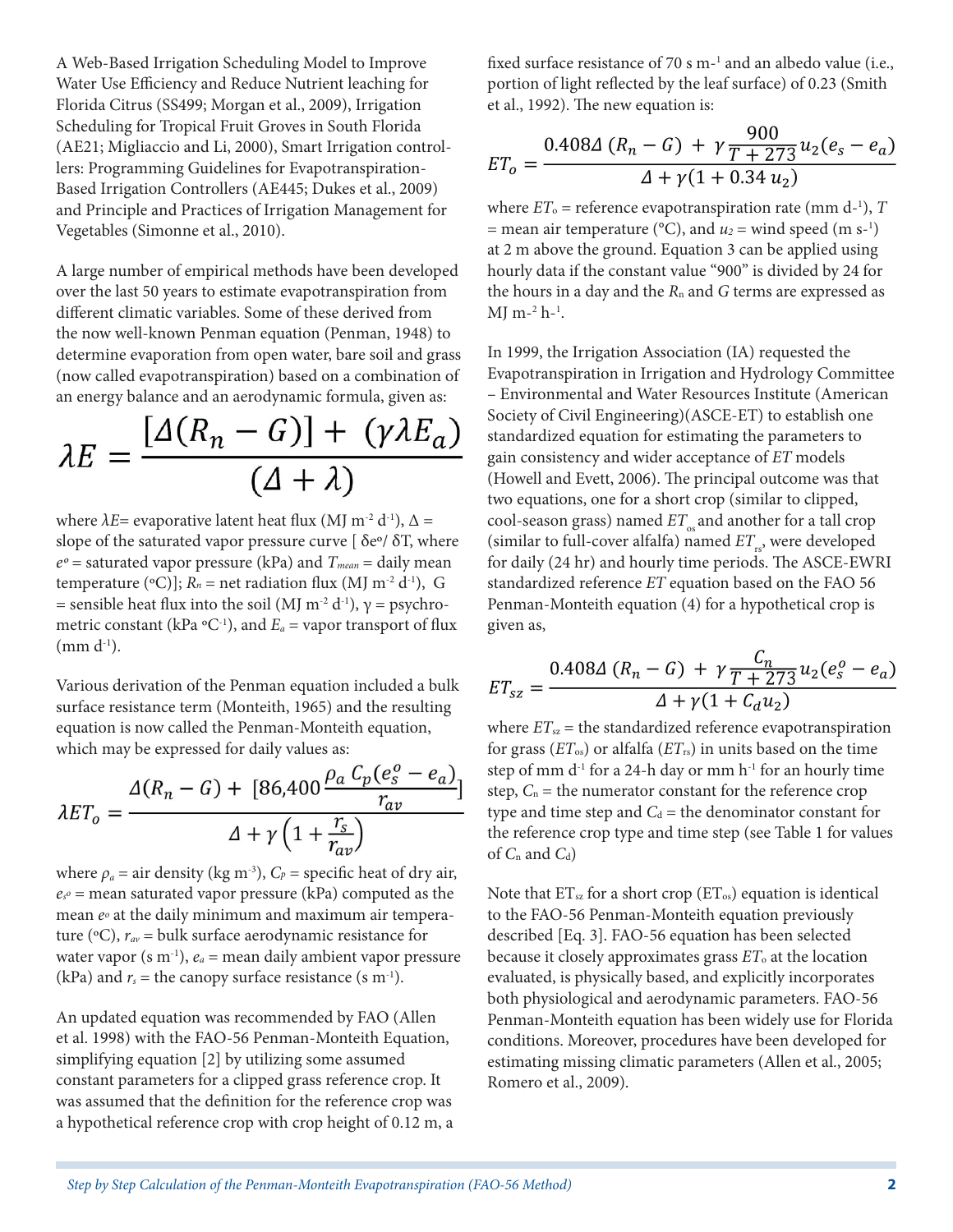The objective of this publication is to provide a step-by-step calculation of the reference evapotranspiration (FAO-56 method) for a given location from the available weather data.

## **Required parameters to calculate ETo**

Reference evapotranspiration estimation method is based on climatic data, which can be obtained from a local weather station or, for Florida can be obtained accessing the Florida Automated Weather Network (FAWN, [http://fawn.](http://fawn.ifas.ufl.edu/) [ifas.ufl.edu/\)](http://fawn.ifas.ufl.edu/). The equation uses standard climatological records of solar radiation (sunshine), air temperature, humidity and wind speed. To ensure the integrity of computations, the weather measurements should be made at 2 m (or converted to that height) above an extensive surface of green grass, shading the ground and not short of water. Table 2 shows a list of parameters required to calculate *ET*o.

## **Overall equation of Penman-Monteith**

The FAO Penman-Monteith method to estimate  $ET_0$  can be derived [Eq. 1]:

Where,

 $ET_{\circ}$  = reference evapotranspiration, mm day-<sup>1</sup>;

 $R_n$  = net radiation at the crop surface, MJ m<sup>-2</sup> d<sup>-1</sup>;

 $G =$  soil heat flux density, MJ m<sup>-2</sup> d<sup>-1</sup>;

 $T$  = mean daily air temperature at 2 m height,  ${}^{\circ}C$ ;

 $u_2$  = wind speed at 2 m height, m s<sup>-1</sup>;

*es* = saturation vapor pressure, kPa;

*ea* = actual vapor pressure, kPa;

 $e_s - e_a$  = saturation vapor pressure deficit, kPa;

 $\Delta$  = slope of the vapor pressure curve, kPa °C-<sup>1</sup>;

 $\gamma$  = psychrometric constant, kPa °C-<sup>1</sup>.

The reference evapotranspiration, ETo, provides a standard to which:

• evapotranspiration at different periods of the year or in other regions can be compared;

• evapotranspiration of other crops can be related.

## **ET - Practical calculation steps**

**Step 1 – Mean daily temperature**

The (average) daily maximum and minimum air temperatures in degrees Celsius (°C) are required. Where only (average) mean daily temperatures are available, the calculations can still be executed but some underestimation of ETo will probably occur due to the non-linearity of the saturation vapor pressure - temperature relationship (Allen et al., 1998). Average temperature is calculated by:

$$
T_{mean} = \frac{T_{max} + T_{min}}{2}
$$

Where,

 $T_{\text{mean}}$  = mean daily air temperature, °C;  $T_{\text{max}}$  = maximum daily air temperature, °C;

 $T_{\min}$  = minimum daily air temperature,  $\mathrm{C}$ 

Step 2 – Mean daily solar radiation (R<sub>s</sub>)

The average daily net radiation expressed in megajoules per square meter per day (MJ m<sup>-2</sup> day-<sup>1</sup>) is required. A simple average of solar radiation values obtained from a weather station in the period of 24h (0:00:01 am to 11:59:59 pm) is required. The conversion of units may be required when solar radiation is expressed in watts per square meter per day (W m-2 day-1 ).

$$
Rs_{\text{(MJ m}^{-2} \text{day}^{-1})} = R_{\text{s (W m}^{-2} \text{day}^{-1})} * 0.0864
$$

## Step 3 – Wind speed (**u**<sub>2</sub>)

The average daily wind speed in meters per second (m s-1 ) measured at 2 m above the ground level is required. It is important to verify the height at which wind speed is measured, as wind speeds measured at different heights above the soil surface differ. The wind speed measured at heights other than 2 m can be adjusted according to the follow equation:

$$
u_2 = u_h \frac{4.87}{\ln(67.8 \, h - 5.42)}
$$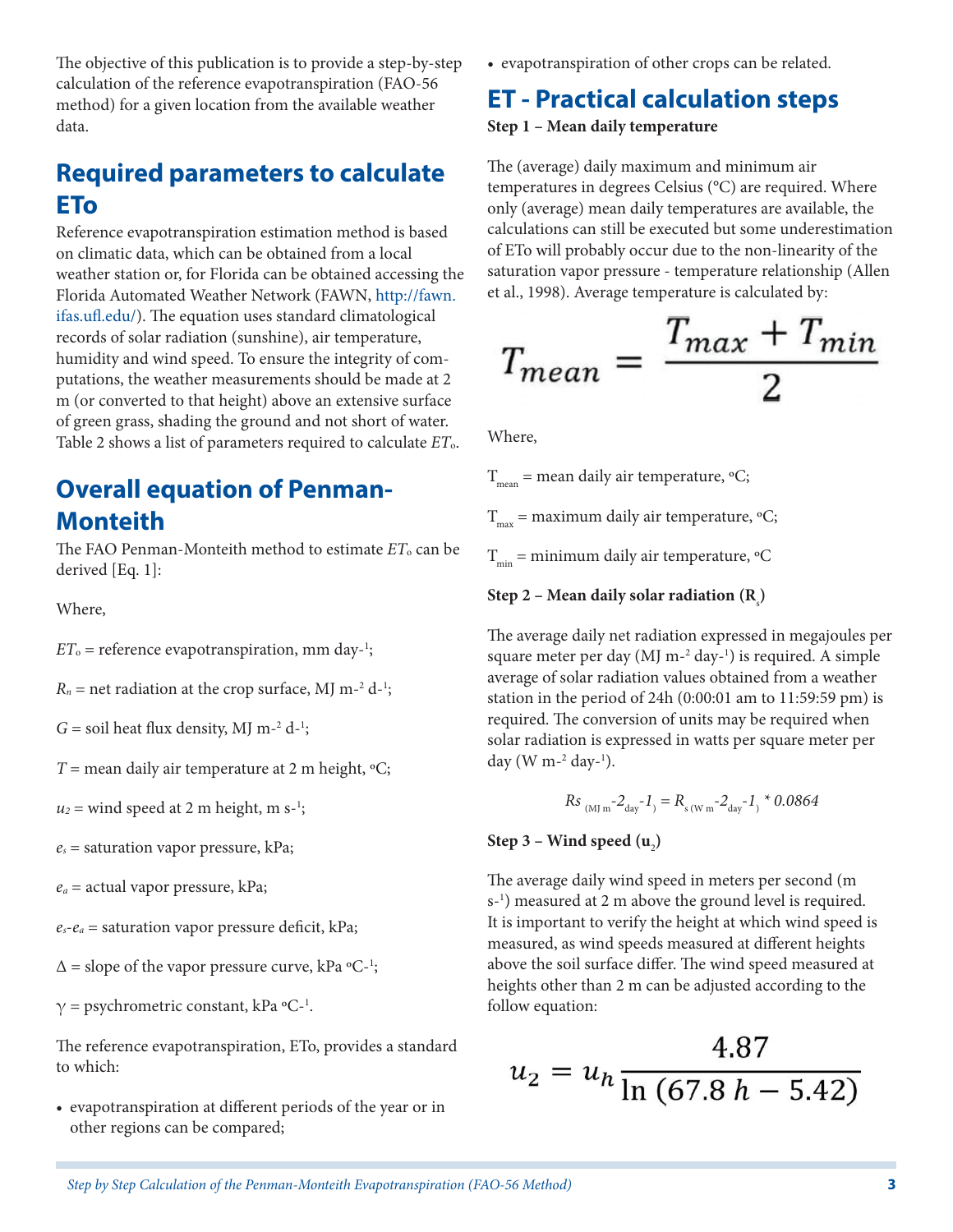Where,  $u_2$  = wind speed 2 m above the ground surface, m  $s-1$ ;

 $u_z$  = measured wind speed z m above the ground surface, m  $s-1$ ;

*h* = height of the measurement above the ground surface, m.

In case of wind speed is given in miles per hour  $(\text{mi } h^{-1})$  the conversion to  $m s<sup>-1</sup>$  is required.

$$
u_{2(m s}^{-1}) = u2 (mi h^{1}) * 0.447
$$

#### **Step 4 - Slope of saturation vapor pressure curve (î)**

For the calculation of evapotranspiration, the slope of the relationship between saturation vapor pressure and temperature, î, is required.

$$
\Delta = \frac{4098 \left[0.6108 \exp \left(\frac{17.27 \times T_{mean}}{T_{mean} + 237.3}\right)\right]}{(T_{mean} + 237.3)^2}
$$

 $T_{mean}$  = mean daily air temperature, °C, [Eq.5]

exp = 2.7183 (base of natural logarithm).

#### **Step 5 – Atmospheric Pressure (P)**

The atmospheric pressure, P, is the pressure exerted by the weight of the earth's atmosphere. Evaporation at high altitudes is promoted due to low atmospheric pressure. This effect is, however, small and in the calculation procedures, the average value for a location is sufficient. A simplification of the ideal gas law, assuming 20°C for a standard atmosphere, can be employed to calculate P in kPa at a particular elevation:

$$
P = 101.3 \left[ \frac{293 - 0.0065z}{293} \right]^{5.26}
$$

Where,

*z* = elevation above sea level, m.

*P* = atmospheric pressure, kPa.

#### **Step 6 – Psychrometric constant (³)**

The psychrometric constant relates the partial pressure of water in air to the air temperature so that vapor pressure

can be estimated using paired dry and wet thermometer bulb temperature readings. Another way to describe the psychrometric constant is the ratio of specific heat of moist air at constant pressure (Cp) to latent heat of vaporization. The specific heat at constant pressure is the amount of energy required to increase the temperature of a unit mass of air by one degree at constant pressure. Its value depends on the composition of the air, i.e., on its humidity. For average atmospheric conditions a cp value of 1.013 10<sup>-3</sup> MJ  $kg<sup>-1</sup> °C<sup>-1</sup>$  can be used. As an average atmospheric pressure is used for each location, the psychrometric constant is kept constant for each location depending of the altitude [Eq. 10].

$$
\gamma = \frac{C_p P}{\varepsilon \lambda} = 0.000665 P
$$

 $\gamma$  = psychrometric constant, kPa °C-1;

*P* = atmospheric pressure, kPa, [Eq. 10];

 $\lambda$  = latent heat of vaporization, 2.45, MJ kg-1;

 $c_p$  = specific heat at constant pressure, 1.013 10-3, MJ kg-1 °C-1 ;

 $\epsilon$  = ratio molecular weight of water vapour/dry air = 0.622.

### **Step 7 – Delta Term (DT) (auxiliary calculation for Radiation Term)**

In order to simplify the  $\mathop{\text{ET}}\nolimits_{\circ}$  calculation, several terms are calculated separated. The delta term is used to calculate the "Radiation Term" of the overall  $\operatorname{ET}_{\circ}$  equation (Eq. 33)

$$
DT = \frac{\Delta}{\Delta + \gamma (1 + 0.34 u_2)}
$$

Where,

 $\Delta$  = slope of saturation vapor curve [Eq. 9];

 $\gamma$  = psychrometric constant, kPa °C-1, [Eq. 11];

 $u_2$  = wind speed 2 m above the ground surface, m s-1, [Eq. 7].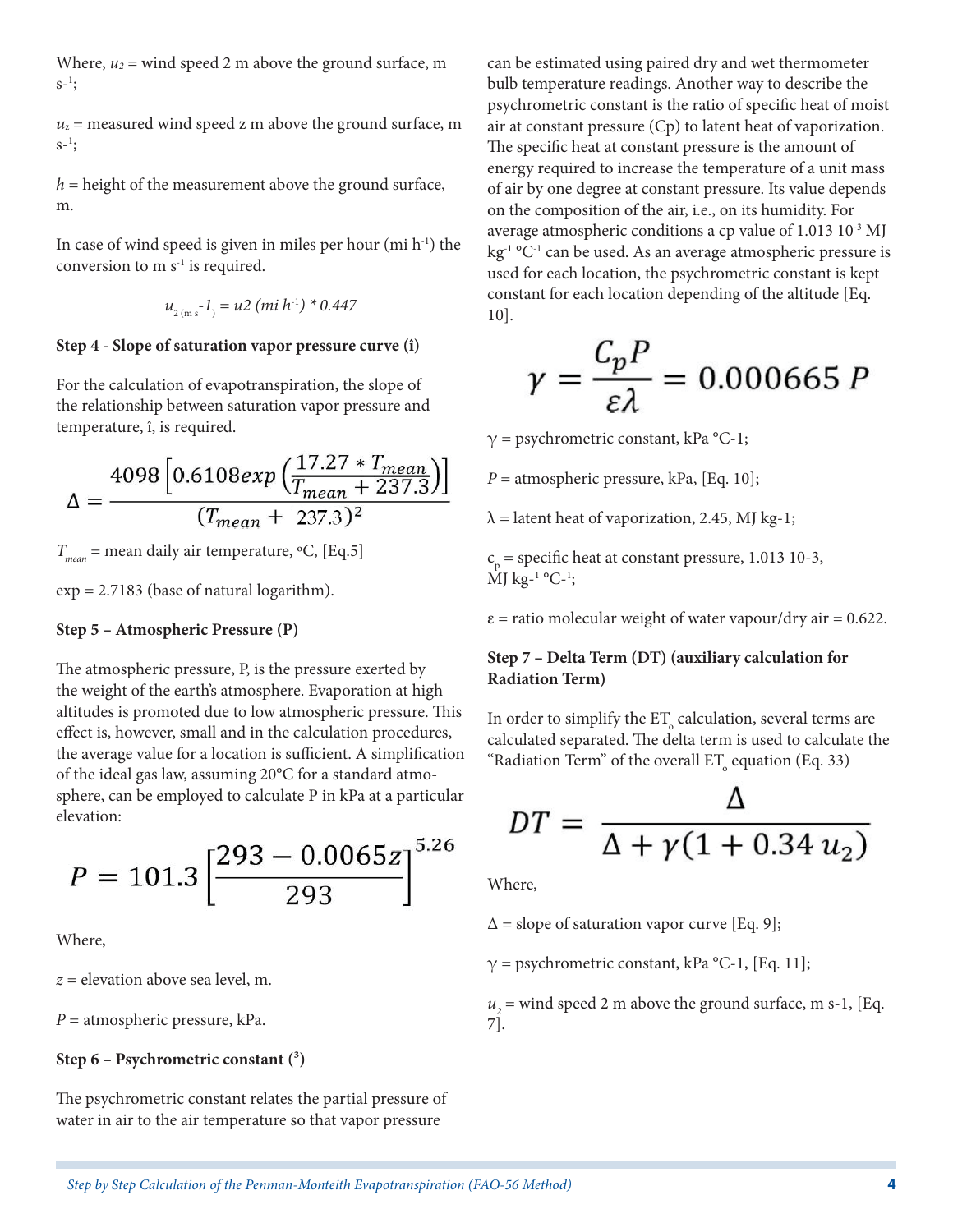#### **Step 8—Psi Term (PT) (auxiliary calculation for Wind Term)**

The psi term is used to calculate the "Wind Term" of the overall ETo equation [Eq. 34]

$$
PT = \frac{\gamma}{\Delta + \gamma (1 + 0.34 u_2)}
$$

Where,

 $\Delta$  = slope of saturation vapor curve [Eq.9];

 $\gamma$  = psychrometric constant, kPa °C-1, [Eq.11];

 $u_2$  = wind speed 2 m above the ground surface, m s<sup>-1</sup>, [Eq.9].

### **Step 9—Temperature Term (TT) (auxiliary calculation for Wind Term)**

The temperature term is used to calculate the "Wind Term" of the overall *ETo* equation (Eq. 34)

$$
TT = \left[\frac{900}{T_{mean} + 273}\right] * u_2
$$

Where,

*Tmean* = mean daily air temperature, ºC, [Eq. 5].

### **Step 10—Mean saturation vapor pressure derived from**  air temperature(e<sub>s</sub>)

As saturation vapor pressure is related to air temperature, it can be calculated from the air temperature. The relationship is expressed by:

$$
e_{(T)} = 0.6108 \exp\left[\frac{17.27T}{T + 237.3}\right]
$$

Where,

 $e_{(T)}$  = saturation vapor pressure at the air temperature T, kPa

 $T =$  air temperature,  $\mathrm{C}$ .

Therefore, the mean saturation vapor pressure is calculated as the mean between the saturation vapor pressure at both the daily maximum and minimum air temperatures.

$$
e_{(T_{max})} = 0.6108 \exp\left[\frac{17.27 T_{max}}{T_{max} + 237.3}\right]
$$

$$
e_{(T_{min})} = 0.6108 \exp\left[\frac{17.27 T_{min}}{T_{min} + 237.3}\right]
$$

Where,

 $T_{\text{max}}$  = maximum daily air temperature,  $\text{°C}$ ;

 $T_{\text{min}}$  = minimum daily air temperature,  $\text{°C}$ .

The mean saturation vapor pressure for a day, week, decade or month should be computed as the mean between the saturation vapor pressure at the mean daily maximum and minimum air temperatures for that period:

$$
e_s = \frac{e_{(T_{max})} + e_{(T_{min})}}{2}
$$

### **Step 11—Actual vapor pressure (ea) derived from relative humidity**

The actual vapor pressure can also be calculated from the relative humidity. Depending on the availability of the humidity data, different equations should be used.

$$
e_a = \frac{e_{(T_{min})} \left[ \frac{R H_{max}}{100} \right] + e_{(T_{max})} \left[ \frac{R H_{min}}{100} \right]}{2}
$$

Where,

*ea* = actual vapour pressure, kPa;

 $e_{(Tmin)}$  = saturation vapour pressure at daily minimum temperature, kPa, [Eq. 17];

 $e_{(Tmax)}$  = saturation vapour pressure at daily maximum temperature, kPa, [Eq. 16];

*RHmax* = maximum relative humidity, %;

*RHmin* = minimum relative humidity, %.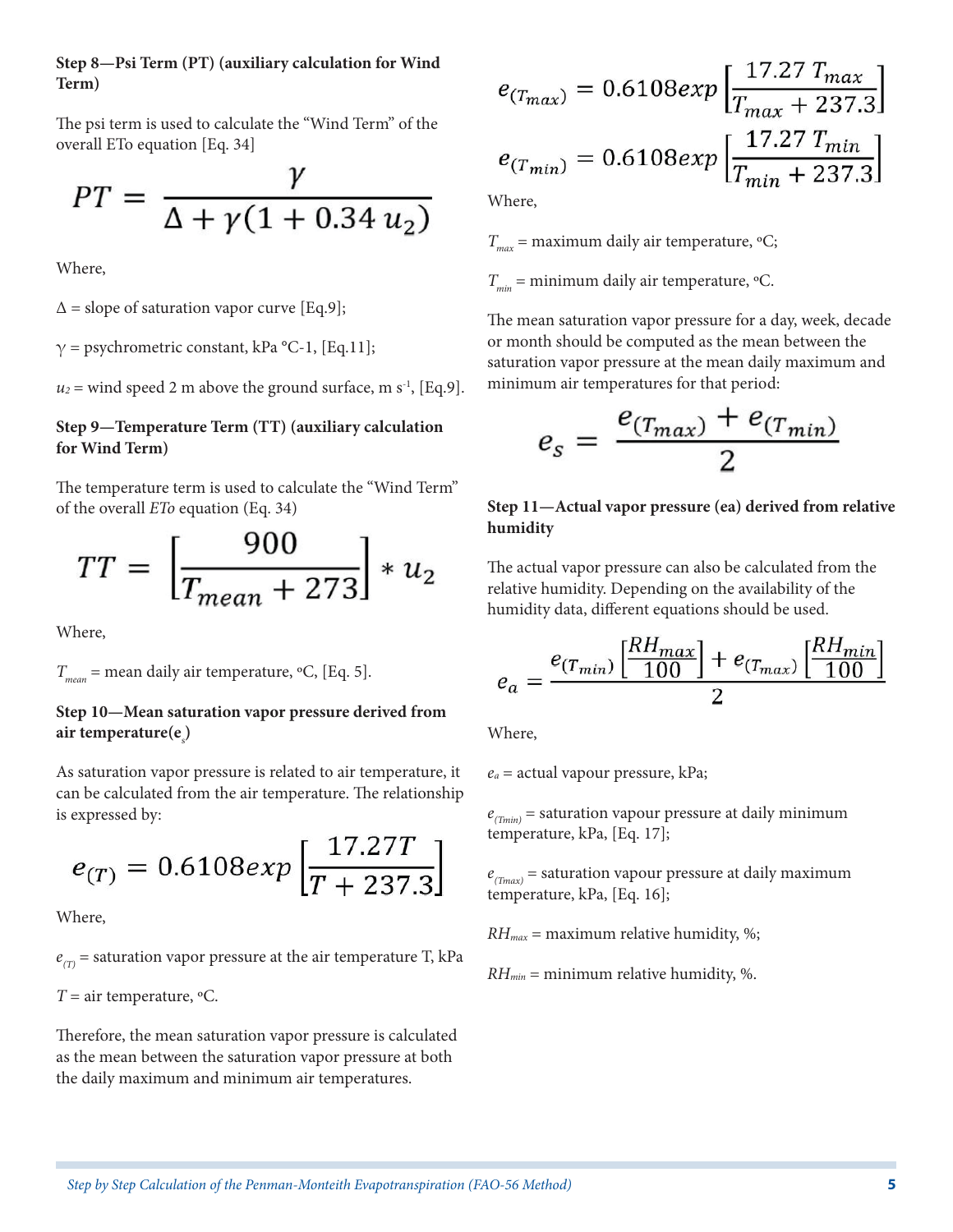Note I:

a) When using equipment where errors in estimating *RHmin* can be large, or when RH data integrity are in doubt, use only *RHmax*:

$$
e_a = e_{(T_{min})} \left[ \frac{R H_{max}}{100} \right]
$$

b) In the absence of  $\text{RH}_{\text{max}}$  and  $\text{RH}_{\text{min}}$ :

$$
e_a = \frac{R H_{mean}}{100} \left[ \frac{e_{(T_{min})} + e_{(T_{max})}}{2} \right]
$$

Note II: For missing or questionable quality of humidity data, the *ea* can be obtained by assuming when the air temperature is close to  $T_{min}$ , the air is nearly saturated with water vapor and the relative humidity is near 100%, in other words, dewpoint temperature  $(T_{dev})$  is near the daily minimum temperature  $(T_{min})$ . If Tmin is used to represent *Tdew* then:

$$
e_a = e_{(T_{min})} = 0.6108 \exp\left[\frac{17.27 \, T_{min}}{T_{min} + 237.3}\right]
$$

### Step 12— The inverse relative distance Earth-Sun (d<sub>r</sub>) and **solar declination (δ)**

The inverse relative distance Earth-Sun, dr, and the solar declination, δ, are given by:

$$
d_r = 1 + 0.033\cos\left[\frac{2\pi}{365}J\right]
$$

$$
\delta = 0.409\sin\left[\frac{2\pi}{365}J - 1.39\right]
$$

Where,

*J* = number of the day in the year between 1 (1 January) and 365 or 366 (31 December).

Note: to convert date (MM/DD/YYYY) to Julian in Microsoft Excel the following command can be used:

 $= ((MM/DD/YYYY)-DATE(YEAR((MM/DD/$ YYYY)),"1","1")+1)

#### **Step 13—Conversion of latitude (φ) in degrees to radians**

The latitude, φ, expressed in radians is positive for the northern hemisphere and negative for the southern hemisphere (see example below). The conversion from decimal degrees to radians is given by:

$$
\varphi[Radians] = \frac{\pi}{180} \varphi[decimal \ degrees]
$$

e.g.1. to convert  $13^{\circ}44N$  to decimal degrees =  $13+44/60$  = 13.73

e.g.2. to convert 22 $\textdegree$ 54S to decimal degrees =  $(-22)$ + $(-54/60)$  $= -22.90$ 

#### **Step 14—Sunset hour angle (ωs)**

The sunset hour angle  $(\omega s)$  is given by:

$$
\omega_S = \arccos[-\tan(\varphi)\tan(\delta)]
$$

Where,

 $AE =$  latitude expressed in radians, [Eq. 25];

 $Y =$  solar declination, [Eq. 24];

#### **Step 15—Extraterrestrial radiation (Ra)**

The extraterrestrial radiation, Ra, for each day of the year and for different latitudes can be estimated from the solar constant, the solar declination and the time of the year by:

$$
R_a = \frac{24(60)}{\pi} G_{sc} d_r [(\omega_s \sin \varphi \sin \delta) + (\cos \varphi \cos \delta \sin \omega_s)]
$$

Where,

 $R_a$  = extraterrestrial radiation, MJ m-2 day-1;

 $G_s$  = solar constant = 0.0820 MJ m-2 min-1;

dr = inverse relative distance Earth-Sun [Eq.23];

 $\omega_{\rm s}$  = sunset hour angle, rad, [Eq. 26];

 $\varphi$  = latitude, rad, [Eq.25];

$$
\delta = \text{ solar declination, rad, [Eq. 24].}
$$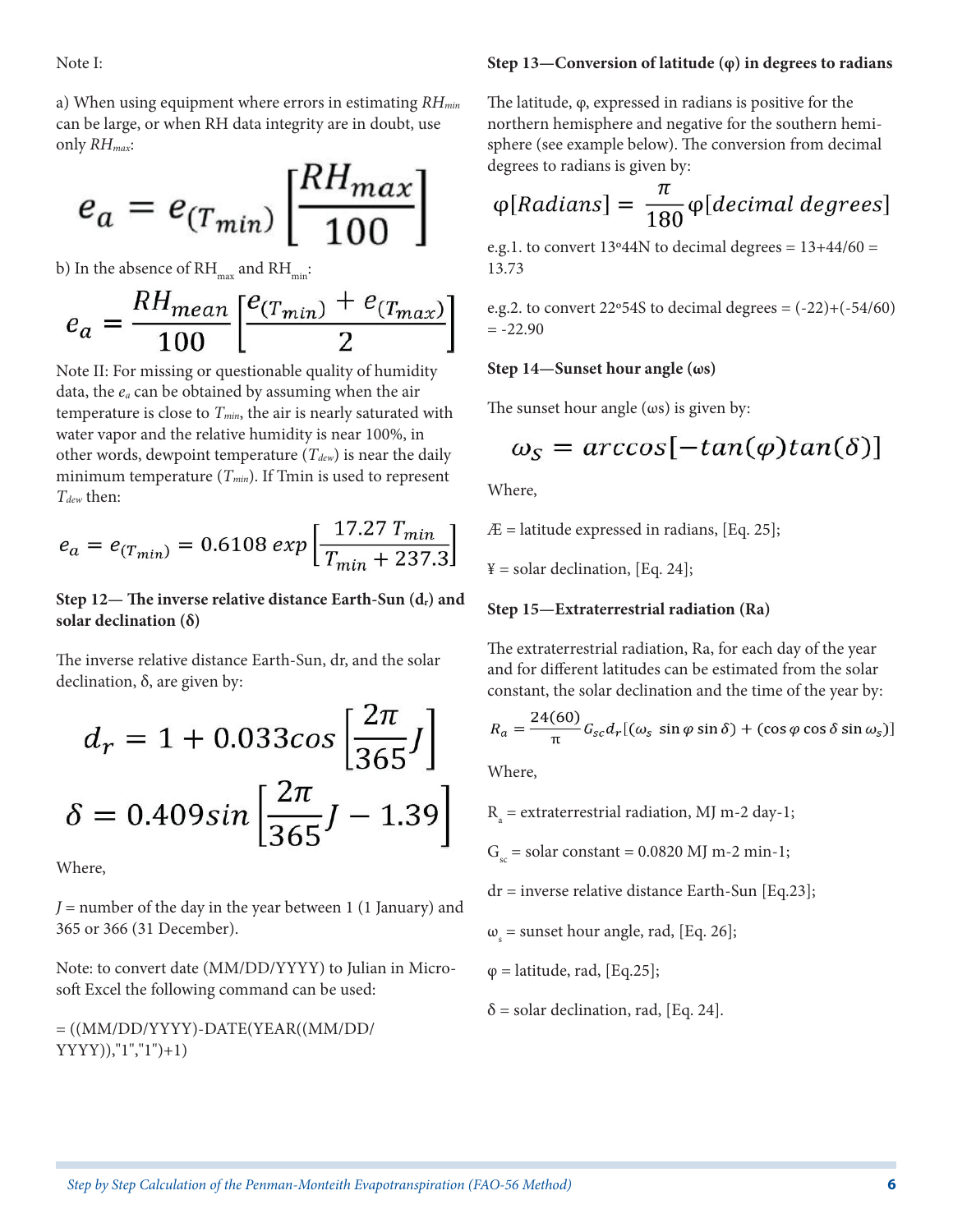#### **Step 16—Clear sky solar radiation (***Rso***)**

The calculation of the clear-sky radiation is given by:

$$
R_{\rm so} = (0.75 + 2E10^{-5}z)R_{\rm a}
$$

Where,

*z* = elevation above sea level, m;

 $R_a$  = extraterrestrial radiation, MJ m<sup>-2</sup> day<sup>-1</sup>, [Eq.27];

### **Step 17—Net solar or net shortwave radiation (***Rns***)**

The net shortwave radiation resulting from the balance between incoming and reflected solar radiation is given by:

$$
R_{ns}=(1-a)R_s
$$

Where,

 $R_{ns}$  = net solar or shortwave radiation, MJ m<sup>-2</sup> day-<sup>1</sup>;

*a* = albedo or canopy reflection coefficient, which is 0.23 for the hypothetical grass reference crop, dimensionless;

 $R_s$  = the incoming solar radiation, MJ m<sup>-2</sup> day<sup>-1</sup>, [Step 2, Eq.6];

#### **Step 18—Net outgoing long wave solar radiation (Rnl)**

The rate of longwave energy emission is proportional to the absolute temperature of the surface raised to the fourth power. This relation is expressed quantitatively by the Stefan-Boltzmann law. The net energy flux leaving the earth's surface is, however, less than that emitted and given by the Stefan-Boltzmann law due to the absorption and downward radiation from the sky. Water vapor, clouds, carbon dioxide and dust are absorbers and emitters of longwave radiation. It is thereby assumed that the concentrations of the other absorbers are constant:

$$
R_{nl} = \sigma \left[ \frac{(T_{max} + 273.16)^4 + (T_{min} + 273.16)^4}{2} \right] (0.34 - 0.14 \sqrt{e_a}) \left[ 1.35 \frac{R_s}{R_{so}} - 0.35 \right]
$$
  
[Eq. 30]

Where,

 $R_{nl}$  = net outgoing longwave radiation, MJ m<sup>-2</sup> day<sup>-1</sup>,

 $\sigma$  = Stefan-Boltzmann constant [4.903 10-<sup>9</sup> MJ K-<sup>4</sup> m-<sup>2</sup> day-1 ],

 $T_{\text{max}}$  = K maximum absolute temperature during the 24-hour period  $[K = {}^{\circ}C + 273.16]$ ,

 $T_{min}$  = K minimum absolute temperature during the 24hour period  $[K = {}^{\circ}C + 273.16]$ ,

*ea* = actual vapor pressure, kPa,

 $R<sub>s</sub>$  = the incoming solar radiation, MJ m<sup>-2</sup> day<sup>-1</sup>, [Step 2, Eq.6];

 $R_{so}$  = clear sky solar radiation, MJ m<sup>-2</sup> day<sup>-1</sup>, [Step 16, Eq.28];

### Step 19—Net radiation (R<sub>n</sub>)

The net radiation  $(R_{n}^{n})$  is the difference between the incoming net shortwave radiation  $(R_m)$  and the outgoing net longwave radiation  $(R_{nl})$ :

$$
R_{\rm n} = R_{\rm ns} - R_{\rm nl}
$$

Where,

 $R_{ns}$  = net solar or shortwave radiation, MJ m<sup>-2</sup> day<sup>-1</sup>, [Step 17, Eq. 29];

*R*<sub>nl</sub> = net outgoing longwave radiation, MJ m<sup>-2</sup> day<sup>-1</sup>,[Step 18, Eq. 30].

To express the net radiation (*Rn*) in equivalent of evaporation (mm)  $(R_{nq})$ ;

$$
R_{ng}=0.408\,X\,R_n
$$

Where,

 $R_n$  = net radiation, MJ m<sup>-2</sup> day<sup>-1</sup>, [Eq. 31];

**Final Step—Overall ET**<sup>o</sup>  **equation**

**FS1. Radiation term (ET**<sub>rad</sub>)

$$
ET_{\rm rad} = DT X R_{ng}
$$

Where,

 $ET_{rad}$  radiation term, mm d-<sup>1</sup>;

DT Delta term, [Step 7, Eq. 12];

*Rng* net radiation, mm, [Eq. 32]

**FS2. Wind term (ETwind)**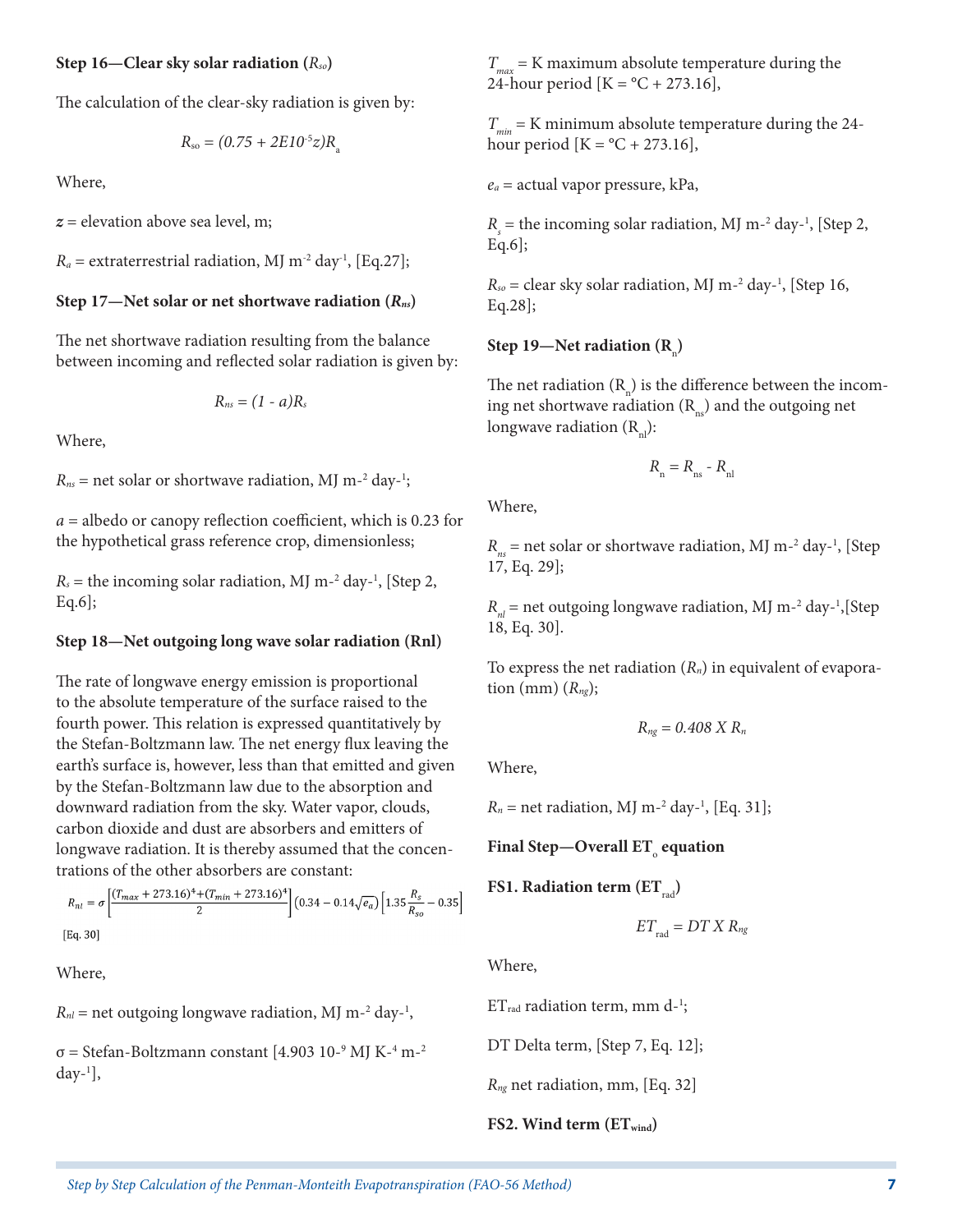$$
ET_{\text{wind}} = PT X TT (e_{\text{s}} - e_{\text{a}})
$$

Where,

 $ET_{wind}$  = wind term, mm d-<sup>1</sup>;

PT = Psi term, [Step 8, Eq. 13];

TT = Temperature term, [Step 9, Eq. 14];

 $e_a$  = actual vapor pressure, kPa, [Step 11, Eq. 19];

 $e_s$  = mean saturation vapor pressure derived from air temperature, kPa, [Step 10, Eq. 15];

### Final Reference Evapotranspiration Value (ET<sub>。</sub>)

$$
ET_{\rm o}=ET_{\rm wind}+ET_{\rm rad}
$$

Where,

 $ET_{o}$  = reference evapotranspiration, mm d<sup>-1</sup>;

 $ET_{wind}$  = wind term, mm d-<sup>1</sup>;

 $ET_{rad}$  = radiation term, mm d-<sup>1</sup>;

## **Summary**

The step by step process of reference evapotranspiration calculation was given in this document. Values of evapotranspiration are largely determined by climatic conditions which are available in the FAWN system ([http://fawn.ifas.](http://fawn.ifas.ufl.edu/) [ufl.edu/](http://fawn.ifas.ufl.edu/)). The Penman-Monteith ET estimation detailed has been shown to be the most accurate for Florida conditions, and it can be applied on a daily basis for better irrigation management or other water resources applications.

## **Useful Conversions**

 $1 \text{ mm} = 0.03937 \text{ in}$ 1 mm  $d^{-1}$  = 2.45 MI m<sup>-2</sup>  $d^{-1}$ 1 J cm<sup>-2</sup>  $d$ <sup>-1</sup> = 0.01MJ m<sup>-2</sup>  $d$ <sup>-1</sup> 1 calorie = 4.1868 J 1 cal cm<sup>-2</sup> d<sup>-1</sup> = 4.1868 \* 10-2 MJ m<sup>-2</sup>d<sup>-1</sup>  $1 W = 1 I s^{-1}$ 

 $1W m^{-2} = 0.0864 M J m^{-2}$ 

 $^{\circ}$ C = ( $^{\circ}$ F –32) 5/9 Kelvin ( ${}^{\circ}$ K) = ( ${}^{\circ}$ C) + 273.16 1 millibar (mbar) = 0.1 kPa 1 bar =  $100 \text{ k Pa}$ 1 cm of water = 0.09807 kPa 1 mm of mercury (mmHg) =  $0.1333$  kPa 1 atmosphere (atm) = 101.325 kPa 1 lb/in-2 (psi) = 6.896 kPa 1 kilometer day-<sup>1</sup> (km d<sup>-1</sup>) = 0.01157 m s-<sup>1</sup> 1 ft  $s^{-1} = 0.3048$  m  $s^{-1}$ 

## **References**

Allen, R.G., L.S.Pereira, D. Raes, and M. Smith. 1998. Crop evapotranspiration: guidelines for computing crop water requirements Food and Agriculture Organization of the United Nations, Rome.

ASCE-EWRI (2005) The ASCE standardized reference evapotranspiration equation. In: Allen RG, Walter IA, Elliott RL, Howell TA, Itenfisu D, Jensen ME, Snyder RL (eds) American Society of Civil Engineers, 69 p.

Allen, R. G., Walter, I. A., Elliot, R. L., Howell, T.A., Itenfisu, D., Jensen, M. E. and Snyder, R. 2005. The ASCE standardized reference evapotranspiration equation. ASCE and American Society of Civil Engineers.

Blaney, H. F. and Criddle, W. D. 1950. Determining water requirements in irrigated areas from climatological and irrigation data. United States Department of Agriculture, Soil Conservation Service.

Boman, B.J., and E.W. Stover. 2002. Outline for Managing Irrigation of Florida Citrus with High Salinity Water AE217. Gainesville, University of Florida Institute of Food and Agricultural Aciences, [http://edis.ifas.ufl.edu/pdffiles/](http://edis.ifas.ufl.edu/pdffiles/ae217) [ae217](http://edis.ifas.ufl.edu/pdffiles/ae217) Accessed Dec 8, 2009.

Dukes, M.D., M.L. Shedd, and S.L. Davis. 2009. Smart irrigation Controllers: Probramming Guidelines for Evapotranspiration-Based Irrigation Controllers AE445. Gainesville, University of Florida Institute of Food and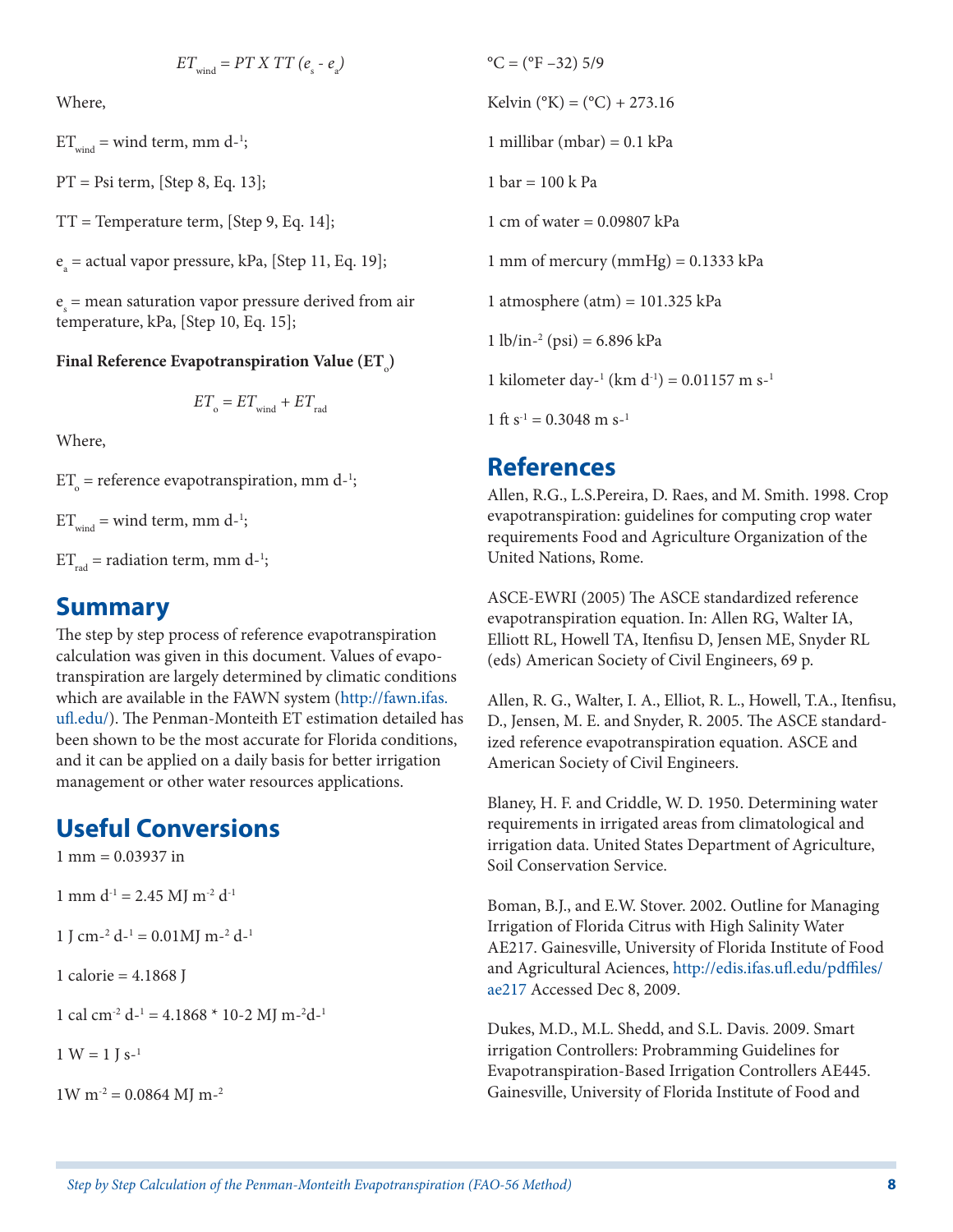Agricultural Aciences,<http://edis.ifas.ufl.edu/pdffiles/ae445> Accessed Dec 8, 2009.

Howell, T. A. and Evett, S. R. 2006. The Penman-Monteith Method. Available on-line: [http://www.cprl.ars.usda.](http://www.cprl.ars.usda.gov/wmru/pdfs/PM%20COLO%20Bar%202004%20corrected%209apr04.pdf) [gov/wmru/pdfs/PM%20COLO%20Bar%202004%20cor](http://www.cprl.ars.usda.gov/wmru/pdfs/PM%20COLO%20Bar%202004%20corrected%209apr04.pdf)[rected%209apr04.pdf.](http://www.cprl.ars.usda.gov/wmru/pdfs/PM%20COLO%20Bar%202004%20corrected%209apr04.pdf) Verified: December 1st, 2009.

Irmak, S., and D.Z. Haman. 2003. Evapotranspiration: Potential or Reference? ABE 343. Gainesville: University of Florida Institute of Food and Agricultural Sciences, 2003. <http://edis.ifas.ufl.edu/pdffiles/AE/AE25600.pdf> Accessed Aug 04, 2008.

Jensen, M. E., Burman, R. D. and Allen, R. G. 1990. Evapotranspiration and Irrigation Water Requirements. ASCE Manuals and Reports on Engineering Practice No. 70. American Society of Civil Engineers, New York.

McCloud, D. E. 1955. Water requirements of field crops in Florida as influenced by climate. Proceedings Soil Science Society of Florida 15:165-172.

McCloud, D. E. and Dunavin Jr., L. S. 1954. The measurement of potential evapotranspiration. The Johns Hopkins University Laboratory of Climatology. Publication in Climatology 7: 55-68.

Migliaccio, K.W., and Y. Li. 2000. Irrigation Scheduling for Tropical Fruit Groves in South Florida TR001. Gainesville, University of Florida Institute of Food and Agricultural Sciences, <http://edis.ifas.ufl.edu/pdffiles/tr001> Accessed Dec 8, 2009.

Monteith, J. L. 1965. Evaporation and Environment. In: The state and movement of water in living organism. 19th Symp. Soc. Exptl. Biol. P. 205-234.

Morgan, K.T., E.A. Hanlon, and T.A. Obreza. 2009. A Web-Based Model to Improve Water Use Efficiency and Reduce Nutrient Leaching for Florida Citrus SS499. Gainesville, University of Florida Institute of Food and Agricultural Aciences, <http://edis.ifas.ufl.edu/ss499> Accessed Dec 8, 2009.

Penman, H. L. 1948. Natural evaporation from open water, bare soil and grass. Proceedings of the Royal Society of London. Series A, Mathematical and Physical Sciences, Vol. 193, No. 1032, p. 120-145.

Romero, C.C., Dukes, M.D., Baigorria, G.A., and Cohen, R. 2009. Comparing theoretical irrigation requirement and actual irrigation for citrus in Florida. Agricultural Water Management 96:473-483.

Simonne, E.H., M.D. Dukes, and L. Zotarelli. 2010. Principles and Practices of Irrigation Management for Vegetables, p. 17-26, In: S. M. Olson and E. Simonne. eds. Vegetable Production Handbook for Florida 2010-2011. IFAS, Gainesville, FL.

Smajstrla, A.G., B.J. Boman, D.Z. Haman, F.T. Izuno, D.J. Pitts and F.S. Zaxueta. 1997. Basic Irrigation Scheduling in Florida AE111. Gainesville, University of Florida Institute of Food and Agricultural Aciences, [http://edis.ifas.ufl.edu/](http://edis.ifas.ufl.edu/pdffiles/ae111) [pdffiles/ae111](http://edis.ifas.ufl.edu/pdffiles/ae111) Accessed Dec 8, 2009.

Smith, M., Allen, R. G., Monteith, J. L., Pereira, L. S. Perrier, A. and Pruitt, W. O. 1992. Report on the expert consultation on procedures for revision of FAO guidelines for prediction of crop water requirements. Land and Water Development Division, United Nations Food and Agriculture Service, Rome, Italy.

Tabor, P. 1931. Standard rainfall. Proceedings American Society for Horticultural Science 594-598.

Thornthwaite, C. W. 1948. An approach toward a rational classification of climate. Geographical Review 38: 55-94.